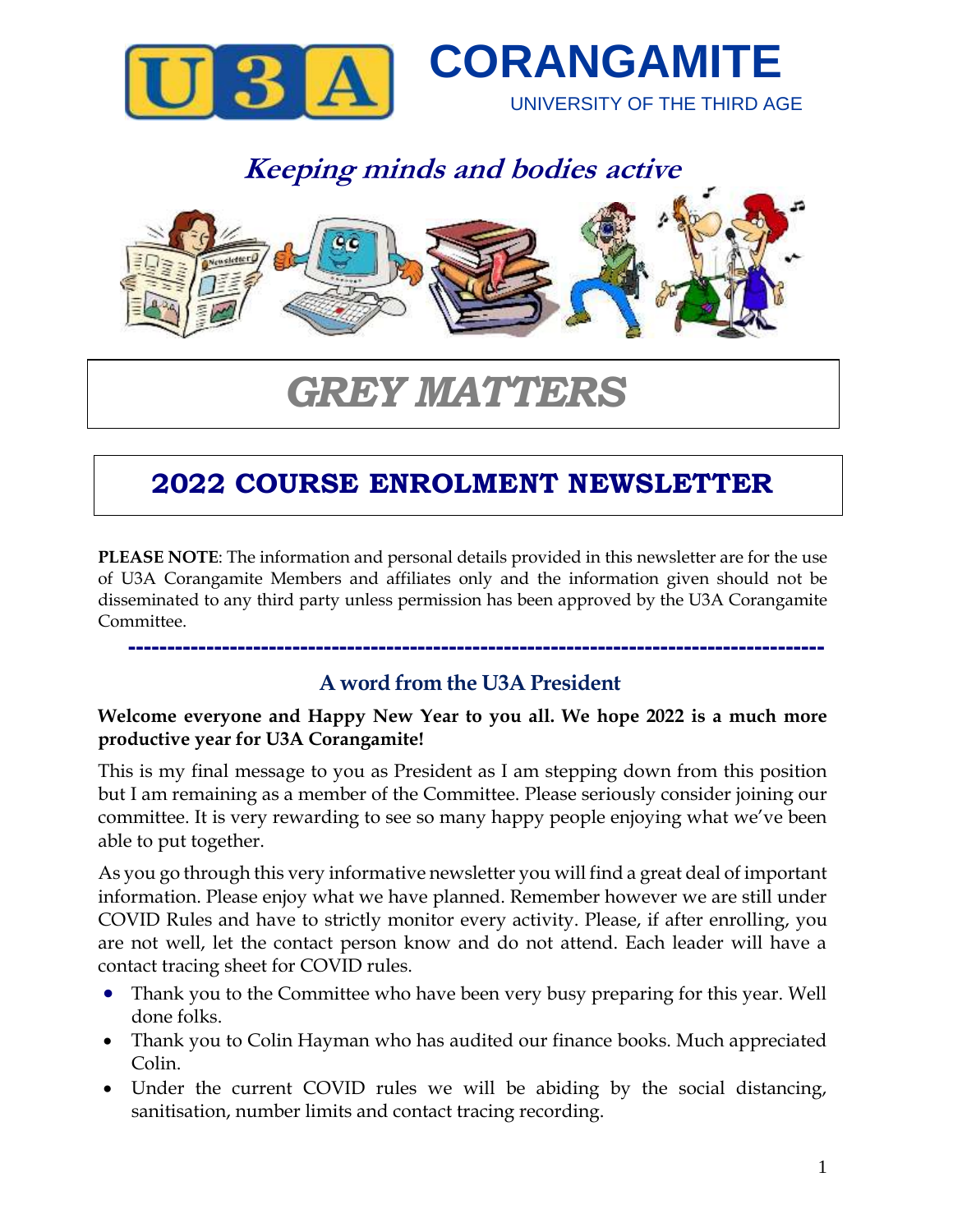- We will be issuing a new 2022 membership card this year. If you have not yet completed a 2022 Membership Form it can be downloaded from the U3A Corangamite website. We still have around 30 members who have not completed the form and sent it back along with their proof of full vaccination. We must have every member up to date. Please also check your medical cards in your lanyards as some of the information there may have changed. If you need a new medical card, please let us know. Importantly, wear your lanyard to every activity you attend. If you have friends wishing to join the cost is only \$20 this year.
- Sponsors: the Cobden/Camperdown Community Bank and Hello World Camperdown will continue with us in 2022. Please consider using their services, particularly after a tough 2021 for them. We will carry their ad in each newsletter.
- The format for enrolling in activities in 2022 will be the same as for 2021, viz. online or by mail (**see below**). You may also hand your choices sheet to a committee member.
- Remember to keep a copy of what you have chosen and transfer details to your diaries, calendars etc.

Have a great year with us and please let us know if we can help in any way, if you have any queries and if you have any suggestions for activities. Stay well, busy and safe.

### **Gary Kimber President**

**---------------------------------------------------------------------------------------------------------------------**

#### **U3A CORANGAMITE COURSE & ACTIVITIES ENROLMENT 2022**

#### **The U3A Corangamite Annual General Meeting will be held on Friday 28th January 2022 @ 1.30pm at Cobden Senior Citizens Centre.**

Once again, the Committee has decided that rather than hold enrolment at the AGM, as has been done in the past, the course/activities enrolment process for 2022 will use the same format as it used in 2021.

The **ENROLMENT FORM (**provided both as Word **file** & PDF) is included **as separate attachments to this newsletter.** This form is to be used this year for your initial choice of courses and activities in 2022 that will commence in the first week in February 2022.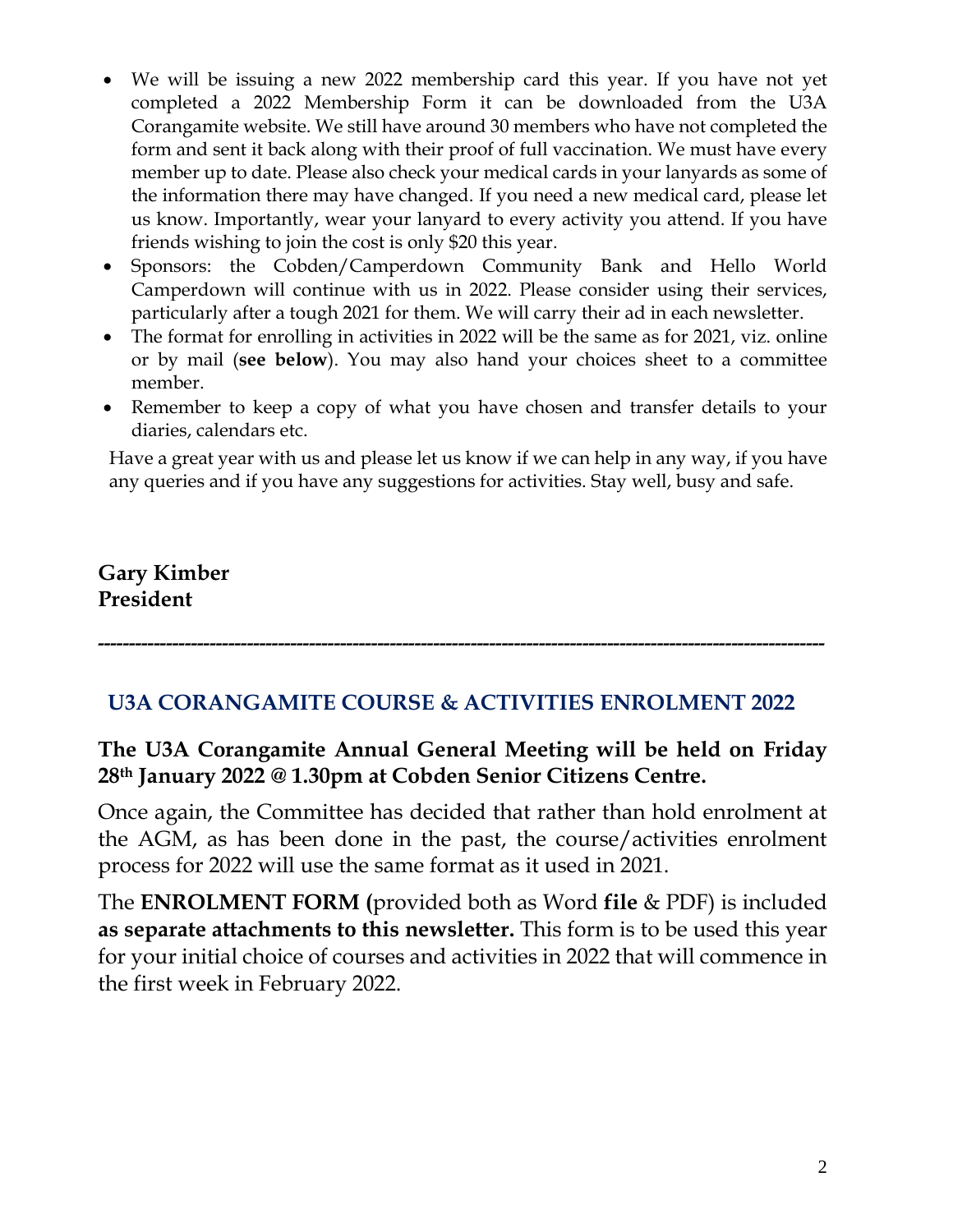#### **U3A CORANGAMITE MEMBERSHIP 2022**

It is a requirement by U3A Network Victoria that all members complete a *2022 Membership Form* to ensure your details on our membership database are correct and up-to-date

**NOTE: If you have not yet submitted your membership form you can download it from the U3A Corangamite website @ [https://u3acorangamite.org.au](https://u3acorangamite.org.au/) and either send it to the U3A Treasurer, PO Box 55 Cobden 3266, or scan the form and e-mail it to [u3acorangamite@gmail.com](mailto:u3acorangamite@gmail.com)**

For further information contact us on: e-mail[: u3acorangamite@gmail.com](mailto:u3acorangamite@gmail.com)

orvia **U3A Website**



To locate the U3A *Facebook* page, just Google/search U3A Corangamite and click on the link shown. Get on: lots to see!

**We are proudly supported by the following –**

## **Cobden and Camperdown Community Banks (Bendigo Bank)**



## **HelloworldTravel, Camperdown**



**Helloworld Travel Camperdown** 185 Manifold Street, Camperdown, VIC 3260 P: (03) 5593 1495 | E: camperdown@helloworld.com.au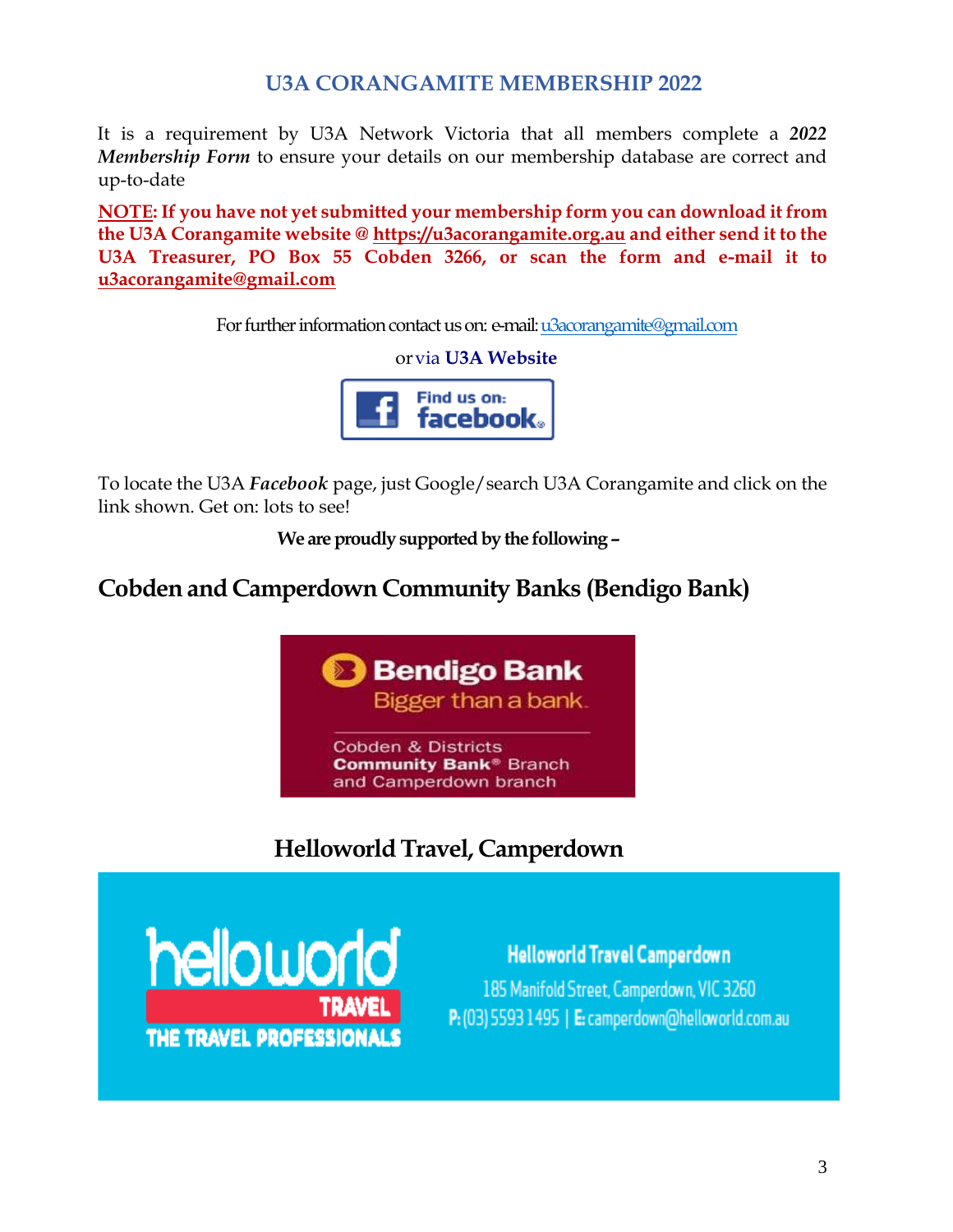## **DETAILSOF COURSES& ACTIVITIES**

You must be a financial member of U3A Corangamite to enroll in any of these courses or activities. **Do not attend any class without first completing your enrolment as class size restrictions may apply. In addition, you must be fully vaccinated to attend any activity.**

| <b>MAHJONG</b>                                                                                                                                                                                                                                                                                                                                                                   |                                                                                                                                                                                                                                                                                                                                                                                                                                                                                                                                                                                                                                                                                                                                                                                                                     |
|----------------------------------------------------------------------------------------------------------------------------------------------------------------------------------------------------------------------------------------------------------------------------------------------------------------------------------------------------------------------------------|---------------------------------------------------------------------------------------------------------------------------------------------------------------------------------------------------------------------------------------------------------------------------------------------------------------------------------------------------------------------------------------------------------------------------------------------------------------------------------------------------------------------------------------------------------------------------------------------------------------------------------------------------------------------------------------------------------------------------------------------------------------------------------------------------------------------|
| A sociable and fascinating game that entertains as<br>well as keeping the little grey cells active. You<br>might get addicted and before long you could be<br>chasing the Dragons and avoiding the Winds as<br>you Kung, Pung and Chow along with the best.<br>The Course is for all skill levels with beginners<br>very welcome; please bring a<br>Mahjong set if you have one. | <b>TIMBOON</b><br>$1_{-}$<br>Leader: Christine Honeycombe<br><b>Contact: 0414315066</b><br>When: Every Monday @ 10:00am<br>commences 31 <sup>st</sup> January<br>Venue: Timboon Hotel<br>Vacancies: Yes<br>2. DERRINALUM<br>Leader: Danielle Blomeley<br>Contact: 0457 557 543<br><b>When:</b> Every Monday @1.30pm<br>commences 31 <sup>st</sup> January<br>Venue: Derrinallum Library<br>Vacancies: Yes<br>3. COBDEN<br>Leader: Dee Smith<br>Contact: 0427 260 687<br>When: Every Friday @10:00 am<br>commences 4 <sup>th</sup> February<br>Venue: Cobden Golf Club<br>Vacancies: Yes<br>4. TERANG<br>Leader: Anne O'Brien<br>Contact: 0411 202 821<br><b>When:</b> Last Thursday of month $@1.30$ pm<br>commences 24 <sup>th</sup> F ebruary<br>Venue: Commercial Hotel<br>High Street, Terang<br>Vacancies: Yes |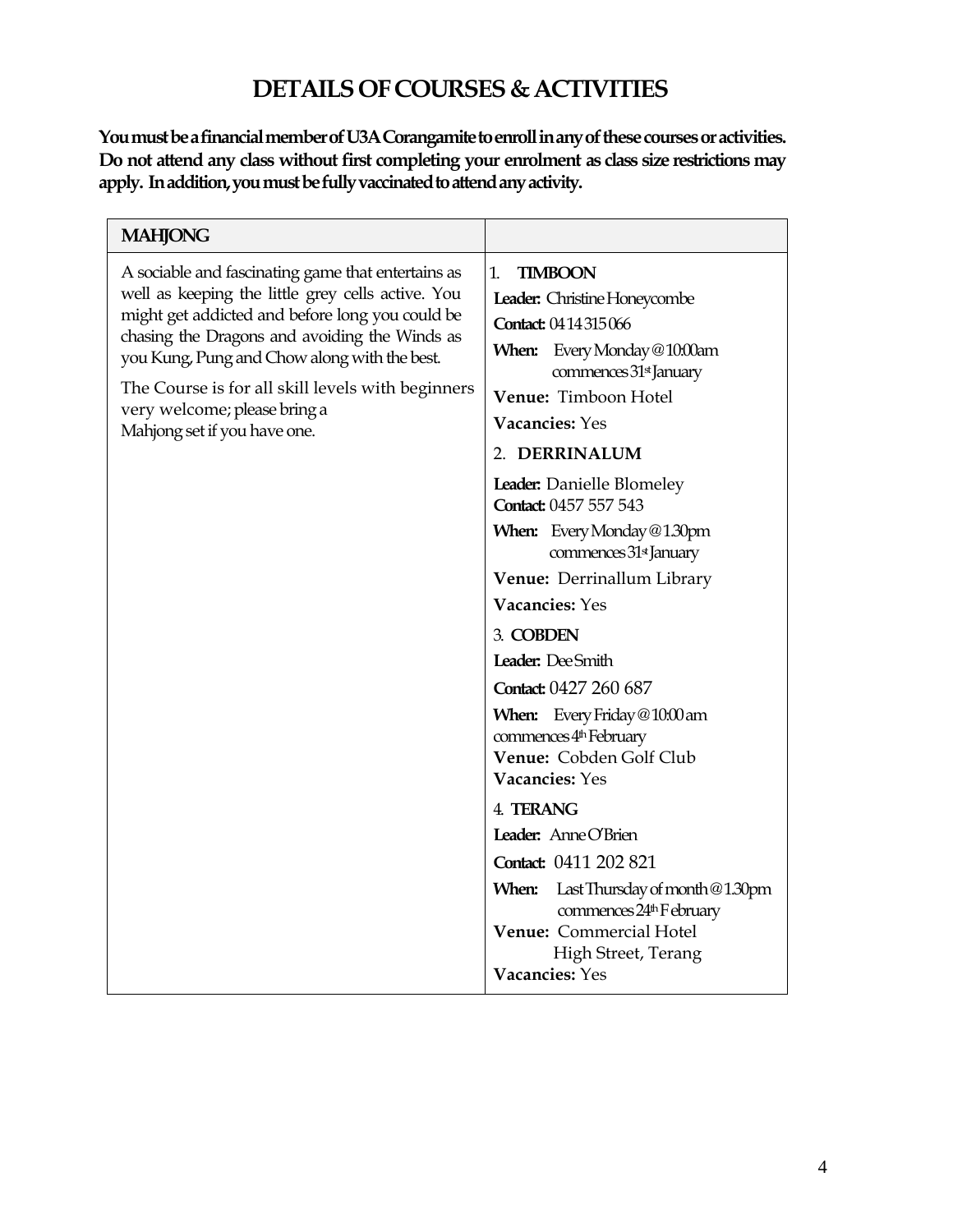| LET'S DO COFFEE & BOOKS, NOORAT                                                                                                                                                                                                         |                                                                                                                                                                                                                                            |
|-----------------------------------------------------------------------------------------------------------------------------------------------------------------------------------------------------------------------------------------|--------------------------------------------------------------------------------------------------------------------------------------------------------------------------------------------------------------------------------------------|
| Join like-minded book fans over a cup of tea to<br>discuss your favorite books and authors. You<br>might discover a new favorite!<br>Bring a book to discuss for the first meeting,<br>where we will decide on our future reading list. | <b>Leader:</b> Eve Black<br><b>Contact: 5592 5333</b><br>mountnoorat@outllook.com<br><b>When:</b> $2^{nd}$ Monday of each @ 2.00pm<br>commences 14th February<br>Venue: 137 Glenormiston Road,<br>Noorat<br><b>Vacancies: Waiting List</b> |
| LET'S DO COFFEE & BOOKS, COBDEN                                                                                                                                                                                                         |                                                                                                                                                                                                                                            |
| This is an opportunity to have a very sociable<br>time with fellow book lovers.<br>Bring a favourite book to the first meeting                                                                                                          | Leader: Gary Kimber<br>Contact: 0439 079 098<br>gazzmazz3@gmail.com<br>When: 2 <sup>nd</sup> Monday of each month<br>@1.30pm commences 14th February<br>Venue: Old Gym, Cobdenhealth                                                       |
|                                                                                                                                                                                                                                         | Vacancies: Yes                                                                                                                                                                                                                             |
| <b>SCRABBLE @ COBDEN</b>                                                                                                                                                                                                                |                                                                                                                                                                                                                                            |
| For beginners and the experienced player. Join this<br>fun and friendly group to hone your skills.<br>Afternoon tea provided                                                                                                            | Leader: Linda Castaldo<br>Contact: 0438457825<br><b>When:</b> $1^{\text{st}}$ and $3^{\text{rd}}$ Monday of month<br>@1.30 pm, commences 7 <sup>th</sup> February<br>Venue: Old Gym, Cobdenhealth                                          |
| <b>SCRABBLE @ TERANG</b>                                                                                                                                                                                                                |                                                                                                                                                                                                                                            |
| For beginners and the experienced player. Join this<br>fun and friendly group to hone your skills.<br>Afternoon tea provided                                                                                                            | <b>Leader:</b> Anne O'Brien<br>Contact: 0411 202 821<br><b>When:</b> Last Thursday of month<br>@1.30pm<br>commences 24 <sup>th</sup> February<br>Venue: Commercial Hotel<br>High Street, Terang                                            |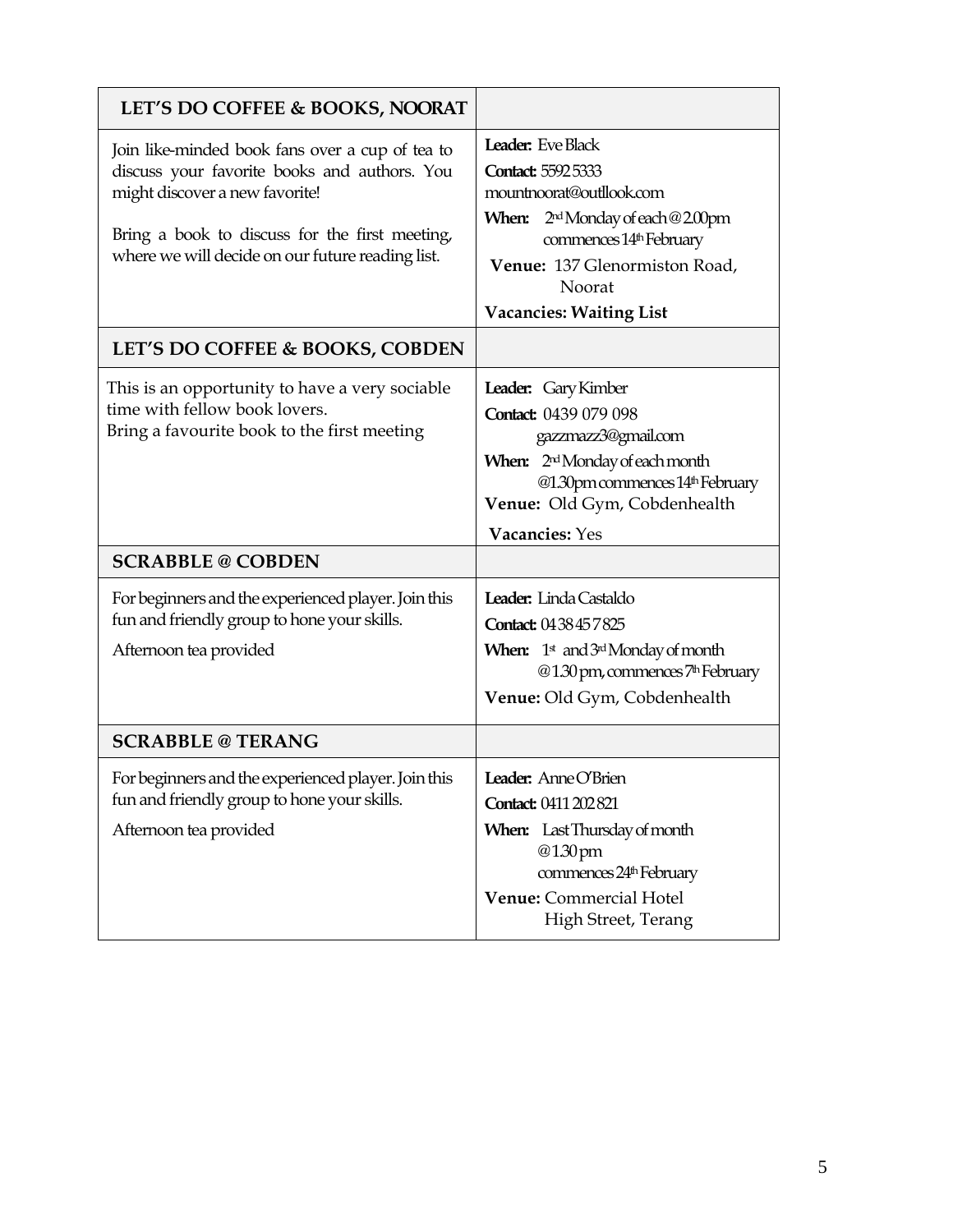| <b>CHINA PAINTING</b>                                                                                                                                                                                                                                                                                                                                                                                |                                                                                                                                                                                                                                       |  |  |
|------------------------------------------------------------------------------------------------------------------------------------------------------------------------------------------------------------------------------------------------------------------------------------------------------------------------------------------------------------------------------------------------------|---------------------------------------------------------------------------------------------------------------------------------------------------------------------------------------------------------------------------------------|--|--|
| A great opportunity to decorate your own plate,<br>cup bowl, tiles etc. Let your imagination take you<br>away.<br>No cost. All materials supplied.                                                                                                                                                                                                                                                   | Leader: LorisShannon<br>Contact: 5541 0015<br><b>When:</b> Every Tuesday @1.30pm<br>commences 1stFebruary<br>Venue: 67 Oman Street Lismore<br>Vacancies: Yes                                                                          |  |  |
| <b>LET'S DO LUNCH</b>                                                                                                                                                                                                                                                                                                                                                                                |                                                                                                                                                                                                                                       |  |  |
| Join a friendly and social bunch of U3A members<br>as they head out to 'Let's Do Lunch' at changing<br>venues throughout the Corangamite Shire.<br>First event: Monday 28th February @ 12.30PM<br><b>Waves Restaurant, Port Campbell</b><br>Bookings to Gary by Thursday 24 February                                                                                                                 | Leader: Gary Kimber<br>Contact: 0439 079 098<br>gazzmazz3@gmail.com<br><b>When:</b> Various across the Shire.<br><b>Bookings:</b> Always 5 days before each<br>event                                                                  |  |  |
| TEA & TOUR FOR TEN (\$10)                                                                                                                                                                                                                                                                                                                                                                            |                                                                                                                                                                                                                                       |  |  |
| Tours and afternoon tea at really interesting<br>places around the Shire.<br>First event: Friday 11 <sup>th</sup> February @ 1.30pm<br>Gorge Chocolates & Alpacas, Cooriemungle                                                                                                                                                                                                                      | Leader: Marilyn Kimber<br>Contact: 0437 584 998<br>mazz060253@gmail.com<br><b>When:</b> Various across the Shire.                                                                                                                     |  |  |
| Bookings to Marilyn by Monday 7th February                                                                                                                                                                                                                                                                                                                                                           | Vacancies: Yes                                                                                                                                                                                                                        |  |  |
| <b>FRIDAY FORUM</b>                                                                                                                                                                                                                                                                                                                                                                                  |                                                                                                                                                                                                                                       |  |  |
| Join us monthly to hear interesting guest speakers<br>on a range of topics. Catch up with other members<br>and a chat. Each month the speaker and topic will<br>be advertised on our Facebook and web pages.<br>First speaker on 18th March: Olaf Smith - "The<br>Russians Are Coming" - a look into the<br>language and history of that country.<br>Gold coin donation to assist with afternoon tea | Leader: Eve Black<br><b>Contact: 5592 5333</b><br>mountnoorat@outllook.com<br>When: 3rd Friday of each month<br>@1.30pm, commences on<br>18th March<br>Venue: Cobden Senior Citizens<br><b>Bookings:</b> Monday before on<br>55925333 |  |  |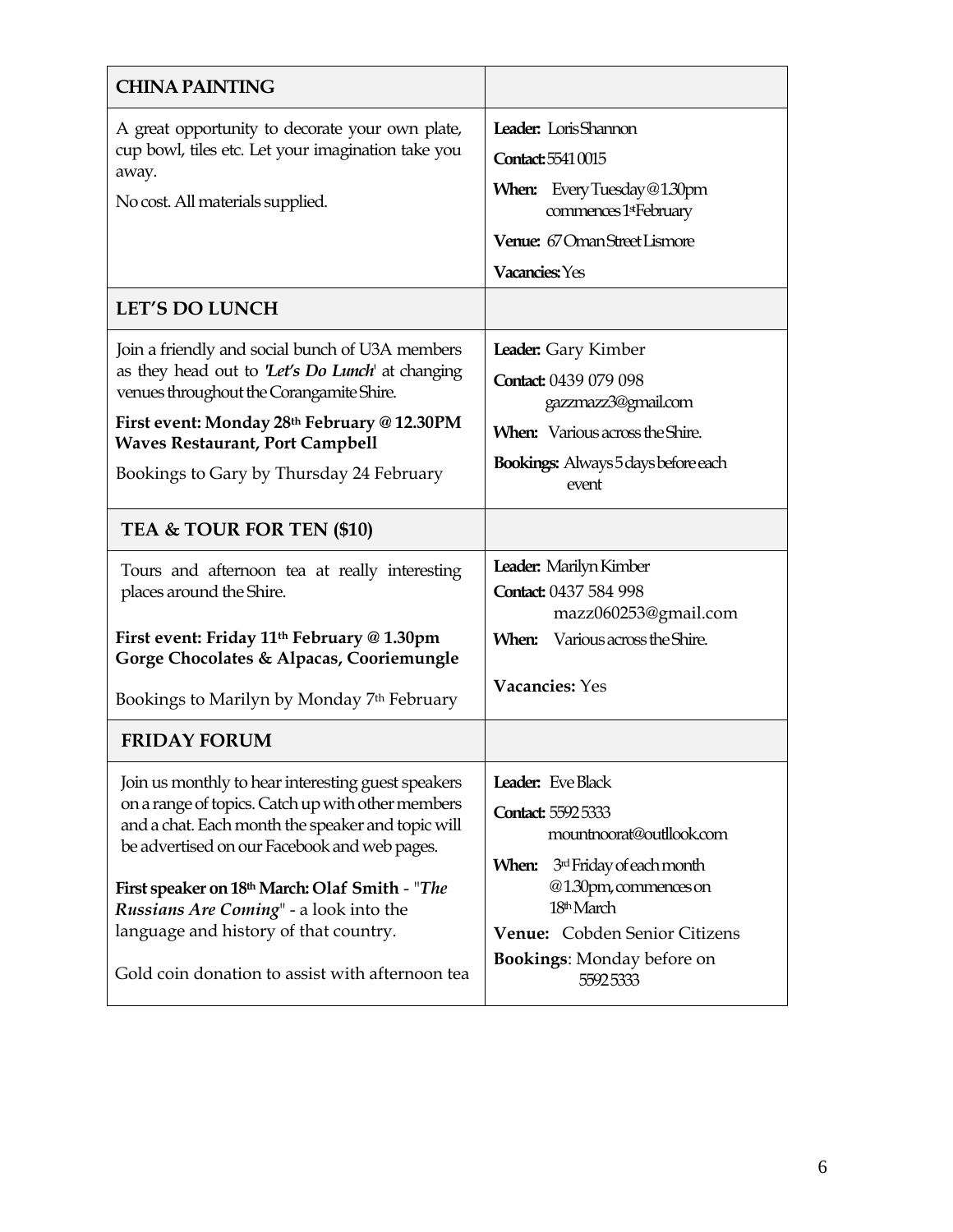| <b>SINGING</b>                                                                                                                                                                                                                                                                                                                                                                                                                                                                                                                                                            |                                                                                                                                                                                                                             |
|---------------------------------------------------------------------------------------------------------------------------------------------------------------------------------------------------------------------------------------------------------------------------------------------------------------------------------------------------------------------------------------------------------------------------------------------------------------------------------------------------------------------------------------------------------------------------|-----------------------------------------------------------------------------------------------------------------------------------------------------------------------------------------------------------------------------|
| What a fabulous group this is!<br>Who can forget our End of Year events in recent<br>years<br>Gwen and her group would love to see more<br>choristers joining the group<br>Afternoon tea provided                                                                                                                                                                                                                                                                                                                                                                         | Leader: GwenSteele<br><b>Contact:</b> Gary Kimber<br>0439 079 098<br>gazzmazz3@gmail.com<br>1st & 3rd Wednesday each<br>When:<br>Month@1.30pm<br>Commences 16th February<br>Venue: 8 Rix Avenue, Cobden<br>Vacancies: Yes   |
| <b>LET'S DO CROQUET</b>                                                                                                                                                                                                                                                                                                                                                                                                                                                                                                                                                   |                                                                                                                                                                                                                             |
| Have you ever wanted to play croquet? If so, then<br>this is your chance to come and have a go and<br>also have some fun!                                                                                                                                                                                                                                                                                                                                                                                                                                                 | Leader: Anne Corbin<br>Contact: 0428 899 126<br><b>When:</b> 4 <sup>th</sup> Wednesday of month<br>@ 1.00pm commences 23rd February<br>Venue: Terang Croquet Club<br>Cost: \$5 and please wear flat shoes<br>Vacancies: Yes |
| <b>CURRENT AFFAIRS</b>                                                                                                                                                                                                                                                                                                                                                                                                                                                                                                                                                    |                                                                                                                                                                                                                             |
| This group just has an informal chat about any<br>issues of the day, or even the more obscure ones.<br>Good discussion followed by afternoon tea.                                                                                                                                                                                                                                                                                                                                                                                                                         | Leader: Gary Kimber<br>Contact: 0439 079 098<br>gazzmazz3@gmail.com<br>1st Thursday of month @230-330 pm<br>When:<br>Commences 4th February<br>Venue: Old Gym, Cobdenhealth                                                 |
| <b>TRAVEL TALES</b>                                                                                                                                                                                                                                                                                                                                                                                                                                                                                                                                                       |                                                                                                                                                                                                                             |
| Be transported to a destination without actually<br>leaving your seat. Travel the world through the<br>eyes of the presenter. You will be entertained by<br>pictures of places you may or may not visit.<br>Gold coin donation to assist afternoon tea<br>First presenters on $25th$ February - Mary &<br>Merv Holloway - "British Colombia,<br>Vancouver, Alaskan Wilderness & San<br>Francisco<br><b>Scenery</b><br>incredibly<br>$\sim$ $-$<br>$\boldsymbol{so}$<br>spectacular!"<br>Bookings to Marilyn Kimber on 0437 584 998<br>by Monday 21 <sup>st</sup> February | Leader: Marilyn Kimber<br>Contact: 0437 584 998<br>mazz060253@gmail.com<br>4 <sup>th</sup> Friday of each month<br>When:<br>@1.30pm commencing 25 <sup>th</sup> February<br>Venue: Cobden Senior Citizens Centre            |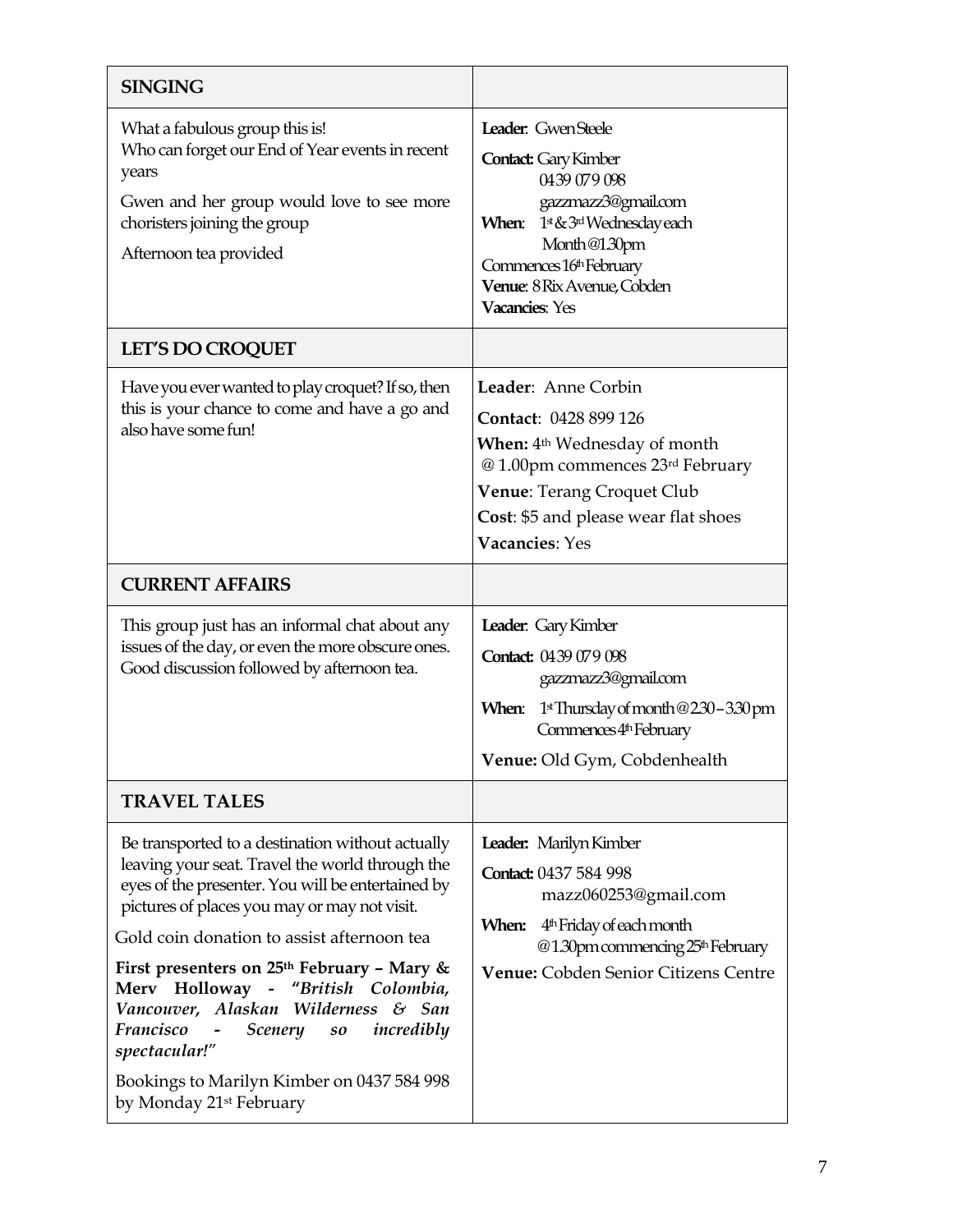| <b>MOVIE MATINEE</b>                                                                                                                                                                                                                           |                                                                                                                                                                                                                             |
|------------------------------------------------------------------------------------------------------------------------------------------------------------------------------------------------------------------------------------------------|-----------------------------------------------------------------------------------------------------------------------------------------------------------------------------------------------------------------------------|
| A trip to the movies on the second<br>Thursday of the month at the Commercial<br>Hotel, Terang. Lunch and movie for \$5.<br>First movie on 10th February - "The Banger<br>Sisters" with Susan Sarandon & Goldie<br>Hawn                        | Leader: Gary Kimber<br>Contact: 0439 079 098<br>gazzmazz3@gmail.com<br>When: 2 <sup>nd</sup> Thursday of month @12 Noon<br>Venue: Commercial Hotel, Terang<br>Commences 10 <sup>th</sup> February<br><b>Numbers limited</b> |
| <b>MINI GOLF</b>                                                                                                                                                                                                                               |                                                                                                                                                                                                                             |
| While the weather is still fine, come along<br>and have some fresh air, fun, laughter and<br>even win a prize! No golf experience<br>necessary. Bring a friend!<br>\$6 pp includes morning tea                                                 | Leader: Gary Kimber<br>Contact: 0439 079 098<br>gazzmazz3@gmail.com<br>When: $2rd Thursday of month @ 10.00am$<br>Venue: Cobden Mini Golf, Grayland<br>Street, Cobden<br>Commences 10th February                            |
| <b>BICYCLE RIDE &amp;</b>                                                                                                                                                                                                                      |                                                                                                                                                                                                                             |
| First ride on 2 <sup>nd</sup> February is Glenfyne -<br>Merrett's Road.<br>Coffee to follow.                                                                                                                                                   | Leader: Helen James<br>Contact: 0438 918 337<br><b>When:</b> $1^{st}$ & 2nd Wednesday of month<br>@10.00am, commences on Wednesday<br>2 <sup>nd</sup> February                                                              |
| <b>HIKE</b>                                                                                                                                                                                                                                    |                                                                                                                                                                                                                             |
| First hike on 9th February - Mt Noorat<br>Coffee to follow.                                                                                                                                                                                    | Leader: Helen James<br>Contact: 0438 918 337<br><b>When:</b> 2nd Wednesday of month<br>@10.00am, commences on Wednesday<br>9 <sup>th</sup> February                                                                         |
| <b>APPY HOURS, COBDEN</b>                                                                                                                                                                                                                      |                                                                                                                                                                                                                             |
| This is where a group of people who have<br>smartphones, i-pads or laptops get together<br>and swap tips and traps to improve their<br>usage. You'll be able to discover new apps,<br>websites, you-tube clips etc. The web world<br>is yours! | Leader: Don McInnes on<br>0448 230 248<br><b>When:</b> Tuesday every 2 weeks<br>@10.00am<br><b>Where: Cobden Golf Club</b><br>commences 22 <sup>nd</sup> February                                                           |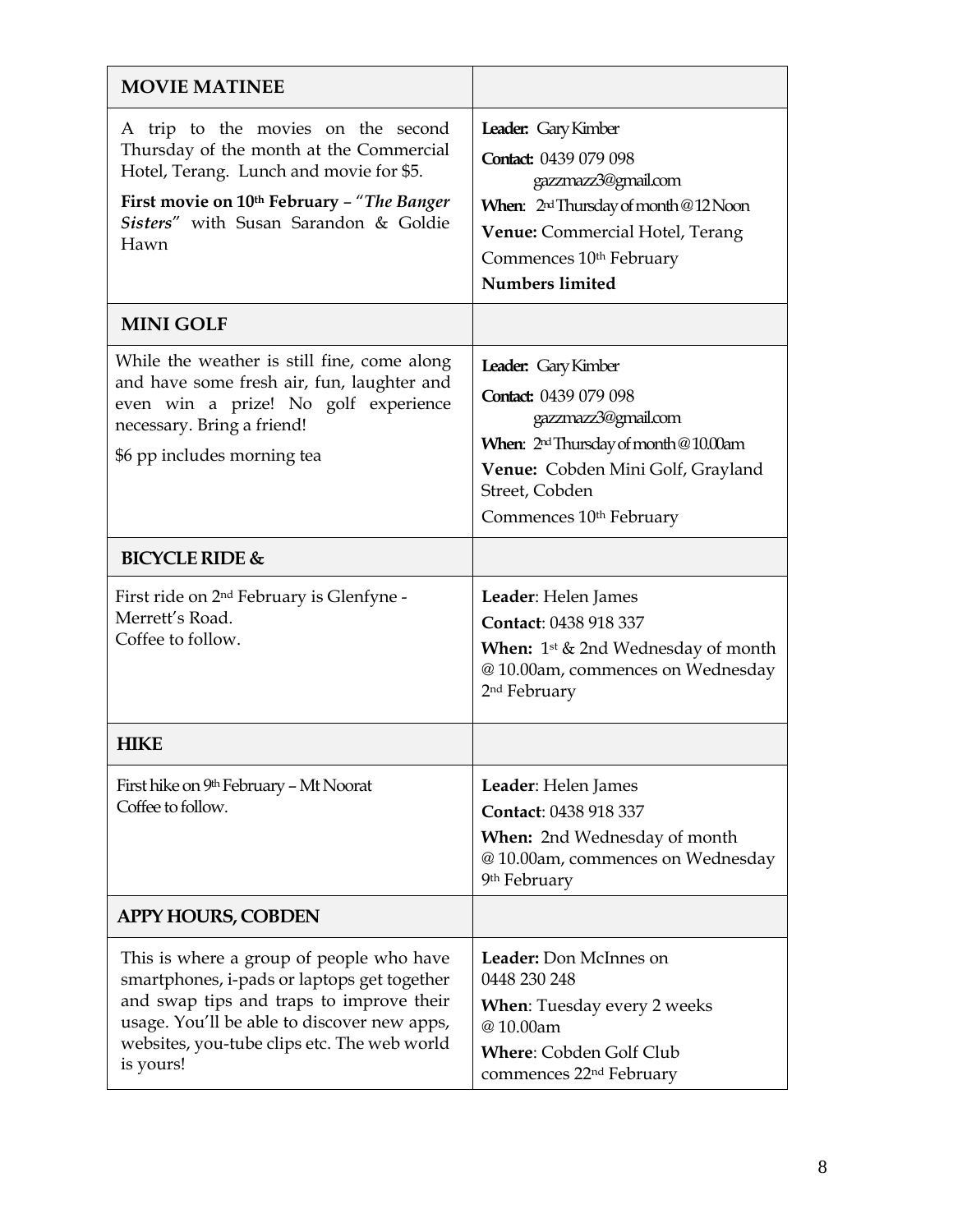| <b>CRAFTERNOON</b>                                                                                                                     |                                                                                                                                                                                                                                            |
|----------------------------------------------------------------------------------------------------------------------------------------|--------------------------------------------------------------------------------------------------------------------------------------------------------------------------------------------------------------------------------------------|
| Bring along your favourite Craft activities.<br>A great chance to socialise and share.                                                 | Leader and Contact: Helen Sinclair<br>0439 315 019                                                                                                                                                                                         |
| Afternoon tea provided                                                                                                                 | Where: Old Gym, Cobdenhealth                                                                                                                                                                                                               |
|                                                                                                                                        | When: 2nd and 4th Tuesday each<br>month @ 1.30pm, commences<br>8 <sup>th</sup> February                                                                                                                                                    |
| <b>SUNDAE SCHOOL</b>                                                                                                                   |                                                                                                                                                                                                                                            |
| We will receive a talk about the history of<br>Timboon Ice Cream and then finish by<br>making our own delicious Sundae!                | Leader: Gary Kimber<br>Contact: 0439 079 098<br>gazzmazz3@gmail.com<br><b>Where:</b> Timboon Ice Cream<br>Cost: \$15<br>When: S1: Wednesday 16th February<br>@1.30pm<br><b>OR</b><br><b>S2</b> : Wednesday 16th March<br>@1.30pm           |
| <b>DEFIBRILLATOR/CPR USE &amp;</b><br><b>REFRESHER</b>                                                                                 |                                                                                                                                                                                                                                            |
| This is an opportunity to how to use a<br>defibrillator and CPR and thus how to save a<br>life if necessary.<br>Afternoon tea provided | <b>Contact:</b> Gary Kimber<br>0439 079 098<br>gazzmazz3@gmail.com<br>Where: Old Gym, Cobdenhealth<br>When: Thursday, 10th March @ 2.30pm<br>Bookings by Monday 7th March                                                                  |
| <b>CRIBBAGE</b>                                                                                                                        |                                                                                                                                                                                                                                            |
| Come along, learn and play this fascinating<br>card game. Beginners and experienced players<br>very welcome.<br>Afternoon tea provided | Leader: Merv Holloway<br><b>Contact:</b> Gary Kimber<br>0439 079 098<br>gazzmazz3@gmail.com<br>Where: Old Gym, Cobdenhealth<br>When: 2 <sup>nd</sup> and 4 <sup>th</sup> Wednesday of the<br>month @ 1.30pm, commences on<br>10th February |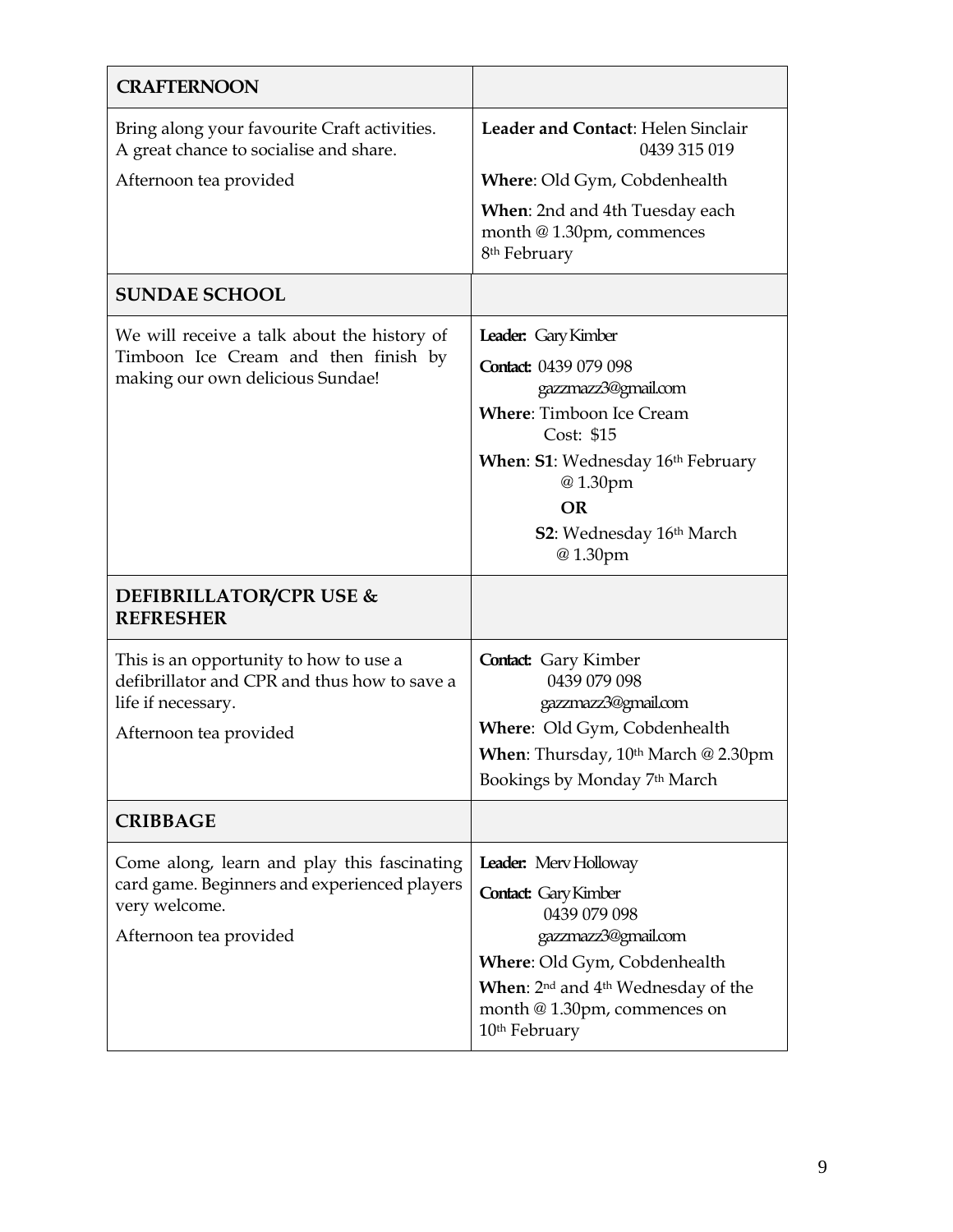| <b>MINDFULNESS</b>                                                                                                                                                                                                                                                                                                                                                                                                                                                                  |                                                                                                                                                                                                                                             |  |
|-------------------------------------------------------------------------------------------------------------------------------------------------------------------------------------------------------------------------------------------------------------------------------------------------------------------------------------------------------------------------------------------------------------------------------------------------------------------------------------|---------------------------------------------------------------------------------------------------------------------------------------------------------------------------------------------------------------------------------------------|--|
| Mindfulness is about being in the moment –<br>rather than being distracted by many of our<br>thoughts. The weekly session enables us to<br>learn strategies which can enhance our<br>everyday lives including meditation and<br>relaxation.                                                                                                                                                                                                                                         | Leader: Maureen O'Connor<br>Contact: 5595 9277 or 0429 724 011<br><b>Where:</b> in person at Willowglen,<br>54 Rowes Road Nth., Scotts Creek OR<br>via Zoom<br><b>When:</b> Each Monday at 9:00am for 30<br>minutes, commences 7th February |  |
| <b>POP-UP BOOKS</b>                                                                                                                                                                                                                                                                                                                                                                                                                                                                 |                                                                                                                                                                                                                                             |  |
| Judith has an amazing collection of many<br>genres of books which she will talk<br>passionately about. One not to miss!                                                                                                                                                                                                                                                                                                                                                             | Leader: Judith Sarto<br>Contact: Gary Kimber on 0439 079 098<br>Where: 440 Camperdown Road<br>Derrinallum<br>When: Wednesday 23rd February<br>@1.30pm with afternoon tea.                                                                   |  |
| PLAYING CARDS DISPLAY                                                                                                                                                                                                                                                                                                                                                                                                                                                               |                                                                                                                                                                                                                                             |  |
| Judith has a fantastic and huge number of<br>playing cards. Swap Cards? Bring along<br>your favourites!                                                                                                                                                                                                                                                                                                                                                                             | Leader: Judith Sarto<br><b>Contact:</b> Gary Kimber on 0439 079 098<br>Where: 440 Camperdown Road<br>Derrinallum<br><b>When:</b> Wednesday 23rd March<br>@1.30pm with afternoon tea.<br>Bookings by Friday 18th March.                      |  |
| <b>BIRD WATCHING</b>                                                                                                                                                                                                                                                                                                                                                                                                                                                                |                                                                                                                                                                                                                                             |  |
| This is an interesting activity as Lake<br>Purrumbete has an immense number of<br>water birds to enjoy. Those interested in<br>birds or those wanting to tale photos, this is<br>an ideal setting. Helen Langley who has an<br>extensive knowledge of birds will conduct<br>this activity. All you need is a chair,<br>binoculars, camera and a bird book if you<br>have one. You do not need to have<br>knowledge of birds and there is an open<br>shed if it rains or is too hot. | <b>Contact:</b> Sue McInnes on 0428 230 244<br><b>Leader:</b> Helen Langley<br><b>Where:</b> Lake Purrumbete<br>When: Wednesday 16th February<br>@9.30am<br>Bookings to Sue by Friday 11th<br>February<br>Tea afterwards at Lake Edge Cafe  |  |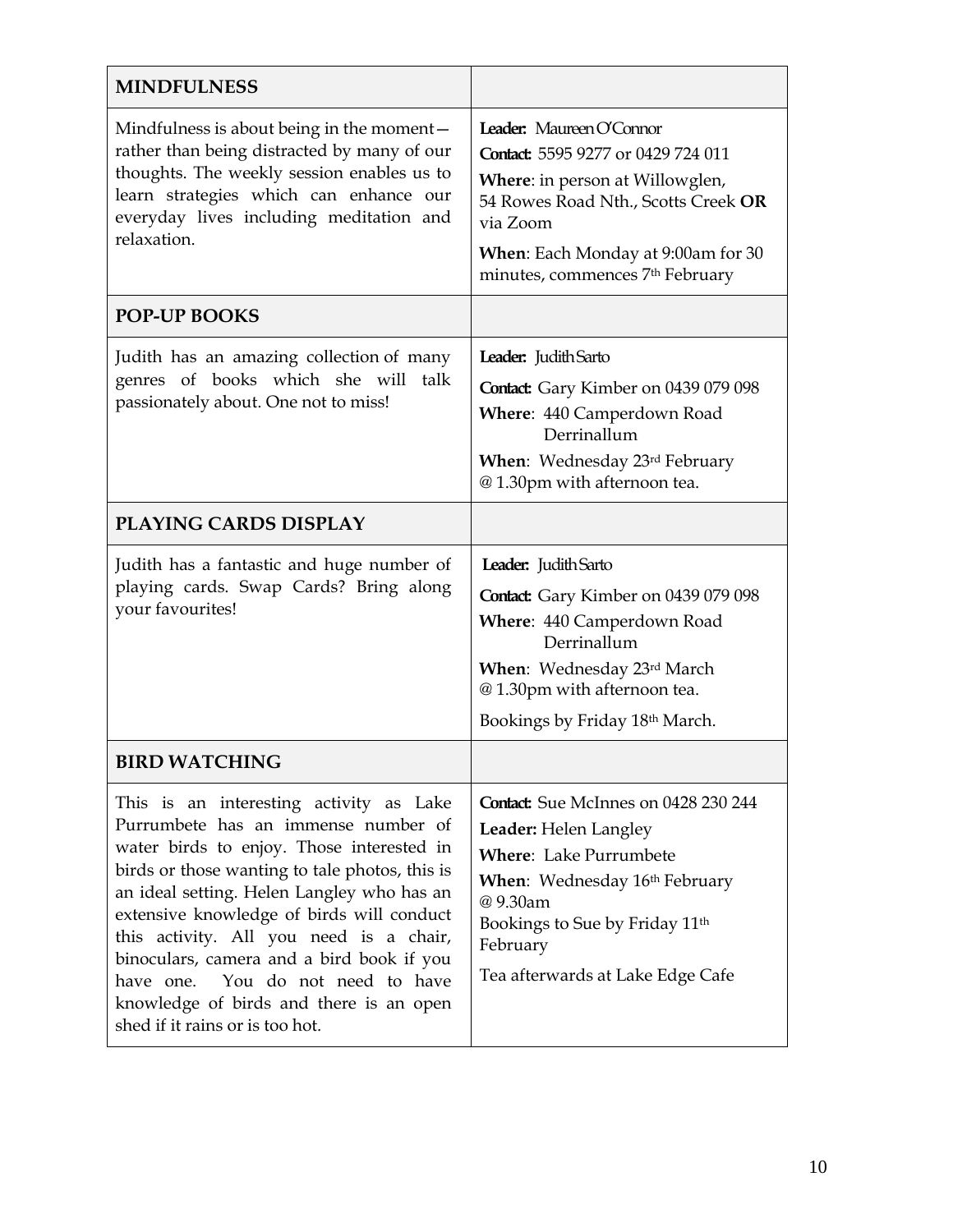|                 | <b>U3A COURSE CALENDAR: FEBRUARY - MARCH 2022</b> |                                                                                                                                                                             |                                                                                                               |                                                                                                                         |                                                                                                      |                                                                                        |  |
|-----------------|---------------------------------------------------|-----------------------------------------------------------------------------------------------------------------------------------------------------------------------------|---------------------------------------------------------------------------------------------------------------|-------------------------------------------------------------------------------------------------------------------------|------------------------------------------------------------------------------------------------------|----------------------------------------------------------------------------------------|--|
| <b>FEBRUARY</b> |                                                   |                                                                                                                                                                             |                                                                                                               |                                                                                                                         |                                                                                                      |                                                                                        |  |
|                 |                                                   |                                                                                                                                                                             | Tue 01<br>China Painting: Lismore<br>@1.30pm                                                                  | <b>Wed 02</b><br>Bike Ride: Glenfyne<br>@10.30am<br>Singing: Cobden @ 1.30pm                                            | Thurs 03<br>Current Affairs: Cobden<br>@2.30pm                                                       | Fri 04<br>Mahjong: Cobden @ 10am                                                       |  |
| 0 <sub>5</sub>  | 06                                                | Mon 07<br>Mindfulness: Scotts Creek<br>@9.00am<br>Mahjong:<br>+Timboon@10am<br>+ Derrinallum @ 1.30pm<br>Scrabble: Cobden@1.30pm                                            | Tue 08<br>Crafternoon: Cobden<br>@1.30pm<br>China Painting: Lismore<br>@1.30pm                                | Wed 09<br>Hike: Mt Noorat<br>@10.30am<br>Cribbage: Cobden<br>@1.30pm                                                    | Thurs 10<br>Mini Golf: Cobden<br>@10.00am<br>Movie Matinee: Terang "The<br>Banger Sisters" @ 12 noon | <b>Fri 11</b><br>Mahjong: Cobden @ 10am<br>Tea & Tour for Ten:<br>Cooriemungle @1.30pm |  |
| 12              | 13                                                | Mon 14<br>Mindfulness: Scotts Creek<br>@9.00am<br>Mahjong:<br>+ Timboon @ 10am<br>+ Derrinallum @ 1.30pm<br>Let's do Coffee & Books:<br>+ Noorat @ 2pm<br>+ Cobden @ 1.30pm | Tue 15<br>China Painting: Lismore<br>@1.30pm<br>U3A Committee Meeting:<br>Cobden @ 11.00am                    | Wed 16<br>Bird Watching: Lake<br>Purrumbete @ 9.30am<br>Singing: Cobden<br>@1.30pm<br>Sundae School: Timboon<br>@1.30pm | Thurs 17                                                                                             | Fri 18<br>Mahjong: Cobden @ 10am                                                       |  |
| 19              | 20                                                | <b>Mon 21</b><br>Mindfulness: Scotts Creek<br>@9.00am<br>Mahjong:<br>+ Timboon @ 10am<br>+ Derrinallum @ 1.30pm<br>Scrabble: Cobden @ 1.30pm                                | Tue 22<br>Appy Hours: Cobden<br>@10am<br>Crafternoon: Cobden<br>@1.30pm<br>China Painting: Lismore<br>@1.30pm | Wed 23<br>Croquet: Terang @ 1pm<br>Cribbage: Cobden @<br>1.30pm<br>Pop-Up Books:<br>Derrinallum @ 1.30pm                | Thurs 24<br>Mah-jong: Terang @ 1.30pm<br>Scrabble: Terang @ 1.30pm                                   | Fri 25<br>Mahjong: Cobden @ 10am<br>Travel Tales: Cobden Senior<br>Citizens @ 1.30pm   |  |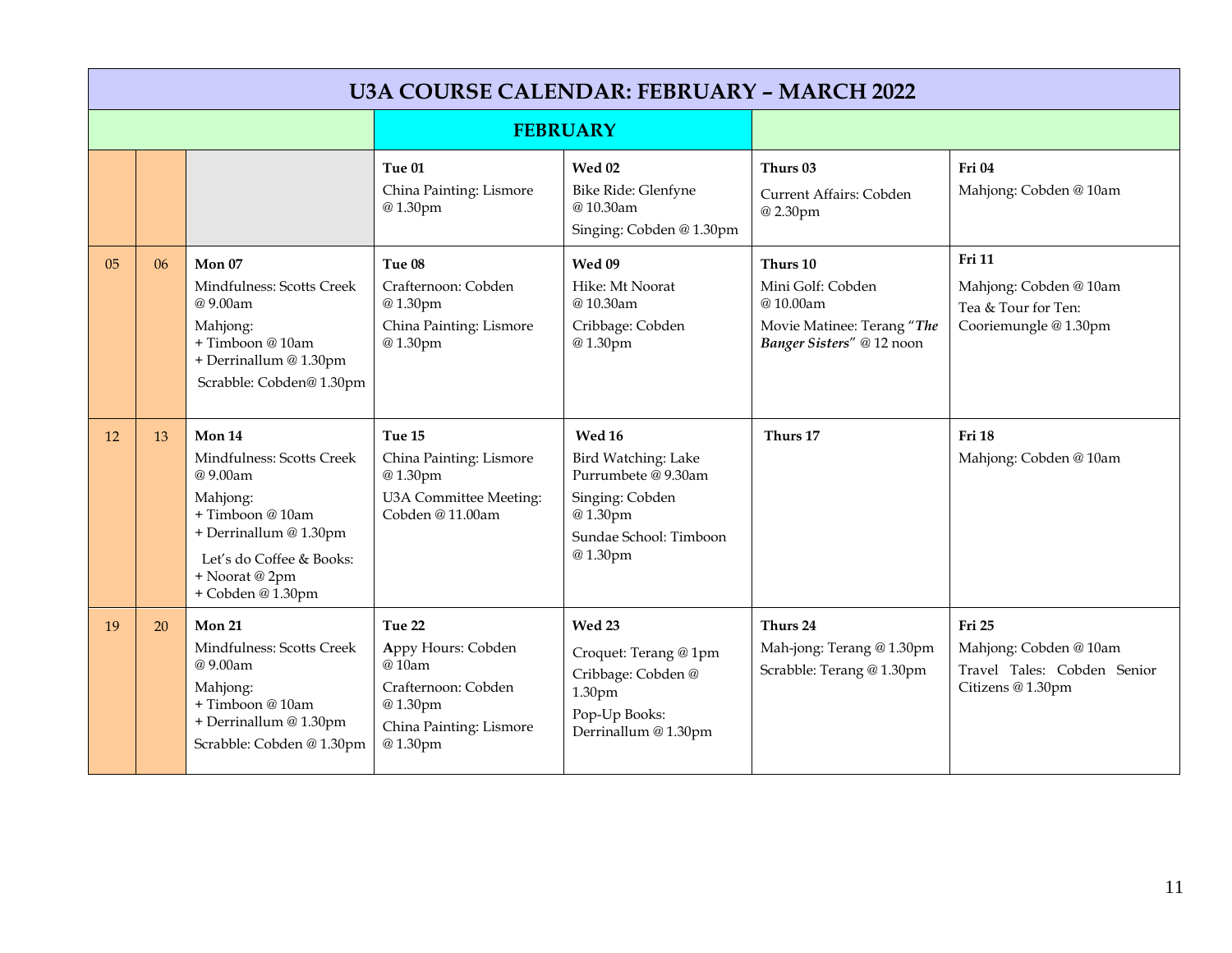|    |    |                                                                                                                                   | <b>FEBRUARY</b> (continued) |  |
|----|----|-----------------------------------------------------------------------------------------------------------------------------------|-----------------------------|--|
| 26 | 27 | Mon 28<br>Mindfulness: Scotts Creek<br>@ 9.00am<br>Mahjong:<br>+ Timboon @ 10am<br>+ Derrinallum @ 1.30pm<br>Let's Do Lunch: Port |                             |  |
|    |    | Campbell @ 12.30pm                                                                                                                |                             |  |

|                |    | <b>MARCH</b>                                                                                                                                |                                                                                                               |                                                                                            |                                                                                                                                           |                                                                                             |
|----------------|----|---------------------------------------------------------------------------------------------------------------------------------------------|---------------------------------------------------------------------------------------------------------------|--------------------------------------------------------------------------------------------|-------------------------------------------------------------------------------------------------------------------------------------------|---------------------------------------------------------------------------------------------|
|                |    |                                                                                                                                             | Tue 01<br>China Painting: Lismore<br>@1.30pm                                                                  | <b>Wed 02</b><br>Bike Ride: @ 10.00am<br><b>Location TBC</b><br>Singing: Cobden<br>@1.30pm | Thurs 03<br>Current Affairs: Cobden<br>@1.30pm                                                                                            | Fri 04<br>Mahjong: Cobden @ 10am                                                            |
| 0 <sub>5</sub> | 06 | Mon $07$<br>Mindfulness: Scotts Creek<br>@9.00am<br>Mahjong:<br>$+$ Timboon @ 10am<br>+ Derrinallum @ 1.30pm<br>Scrabble: Cobden<br>@1.30pm | Tue 08<br>Appy Hours: Cobden<br>@10am<br>Crafternoon: Cobden<br>@1.30pm<br>China Painting: Lismore<br>@1.30pm | Wed 09<br>Hike: @ 10.00am<br><b>Location TBC</b>                                           | Thurs 10<br>Mini Golf: Cobden<br>@10.00am<br>Movie Matinee: Terang<br>$@12$ noon<br>Defibrillator/CPR Use &<br>Refresher: Cobden @ 2.30pm | <b>Fri 11</b><br>Mahjong: Cobden @ 10am                                                     |
| 12             | 13 | Mon 14<br>Labor Day Public<br>Holiday                                                                                                       | Tue 15<br>U3A Committee Meeting:<br>Cobden @ 11.00am<br>China Painting: Lismore<br>@1.30pm                    | <b>Wed 16</b><br>Singing: Cobden<br>@1.30pm<br>Sundae School: Timboon<br>@1.30pm           | Thurs 17                                                                                                                                  | <b>Fri 18</b><br>Mahjong: Cobden @ 10am<br>Friday Forum: Cobden<br>Senior Citizens @ 1.30pm |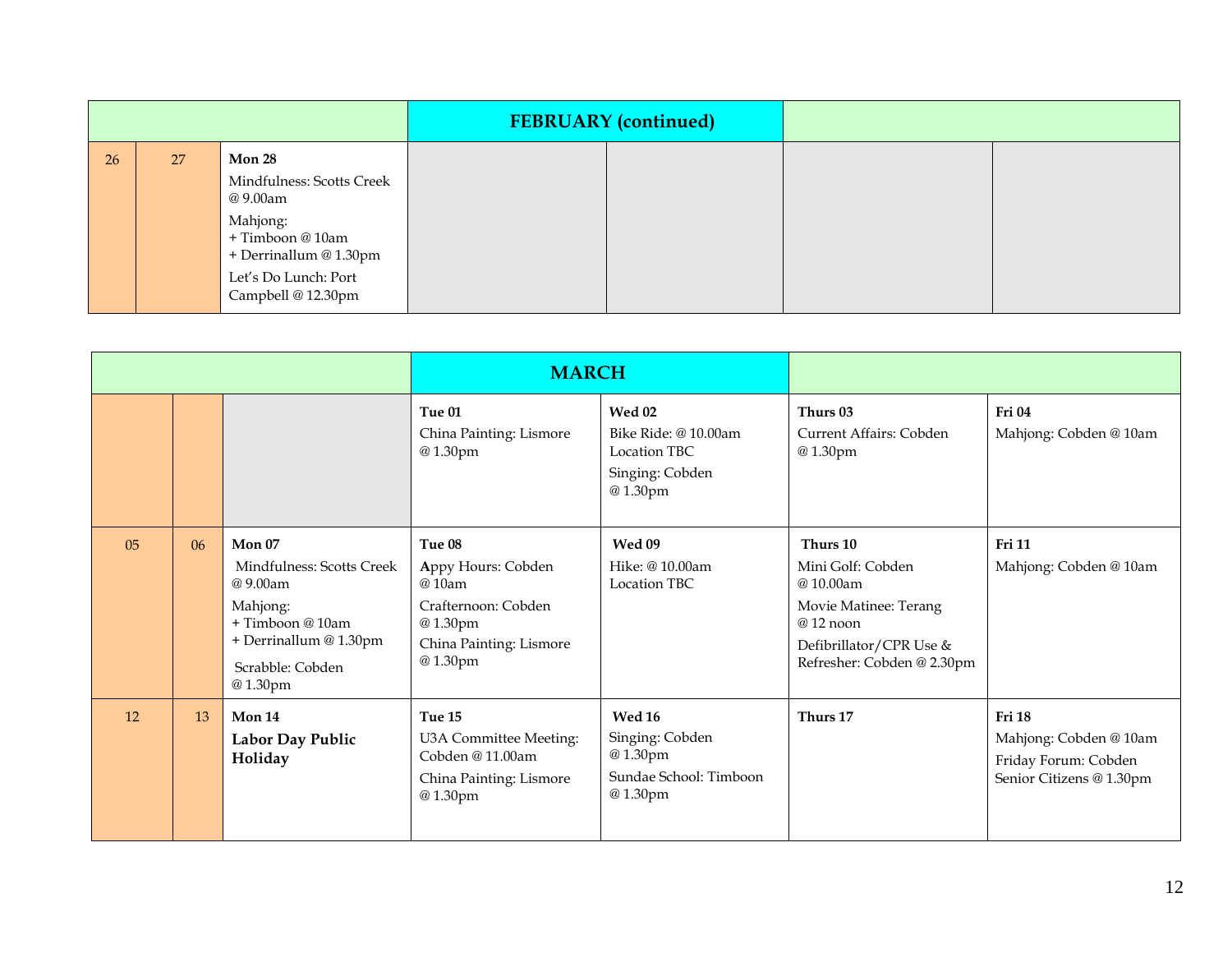|    |    |                                                                                                                                                 | <b>MARCH</b> (contd)                                                                                           |                                                                                   |                                                                    |                                                                                      |
|----|----|-------------------------------------------------------------------------------------------------------------------------------------------------|----------------------------------------------------------------------------------------------------------------|-----------------------------------------------------------------------------------|--------------------------------------------------------------------|--------------------------------------------------------------------------------------|
| 19 | 20 | <b>Mon 21</b><br>Mindfulness: Scotts Creek<br>@ 9.00am<br>Mahjong:<br>+ Timboon @ 10am<br>+ Derrinallum @ 1.30pm<br>Scrabble: Cobden<br>@1.30pm | Tue 22<br>Appy Hours: Cobden<br>@ 10am<br>Crafternoon: Cobden<br>@1.30pm<br>China Painting: Lismore<br>@1.30pm | Wed 23<br>Croquet: Terang @ 1pm<br>Playing Cards Display:<br>Derrinallum @ 1.30pm | Thurs 24<br>Mah-jong: Terang @ 1.30pm<br>Scrabble: Terang @ 1.30pm | Fri 25<br>Mahjong: Cobden @ 10am<br>Travel Tales: Cobden Senior<br>Citizens @ 1.30pm |
| 26 | 27 | Mon 28<br>Mindfulness: Scotts Creek<br>@ 9.00am<br>Mahjong:<br>+ Timboon @ 10am<br>+ Derrinallum @ 1.30pm                                       | Tue 29<br>China Painting: Lismore<br>@1.30pm                                                                   | Wed 30                                                                            | Thurs 31                                                           |                                                                                      |